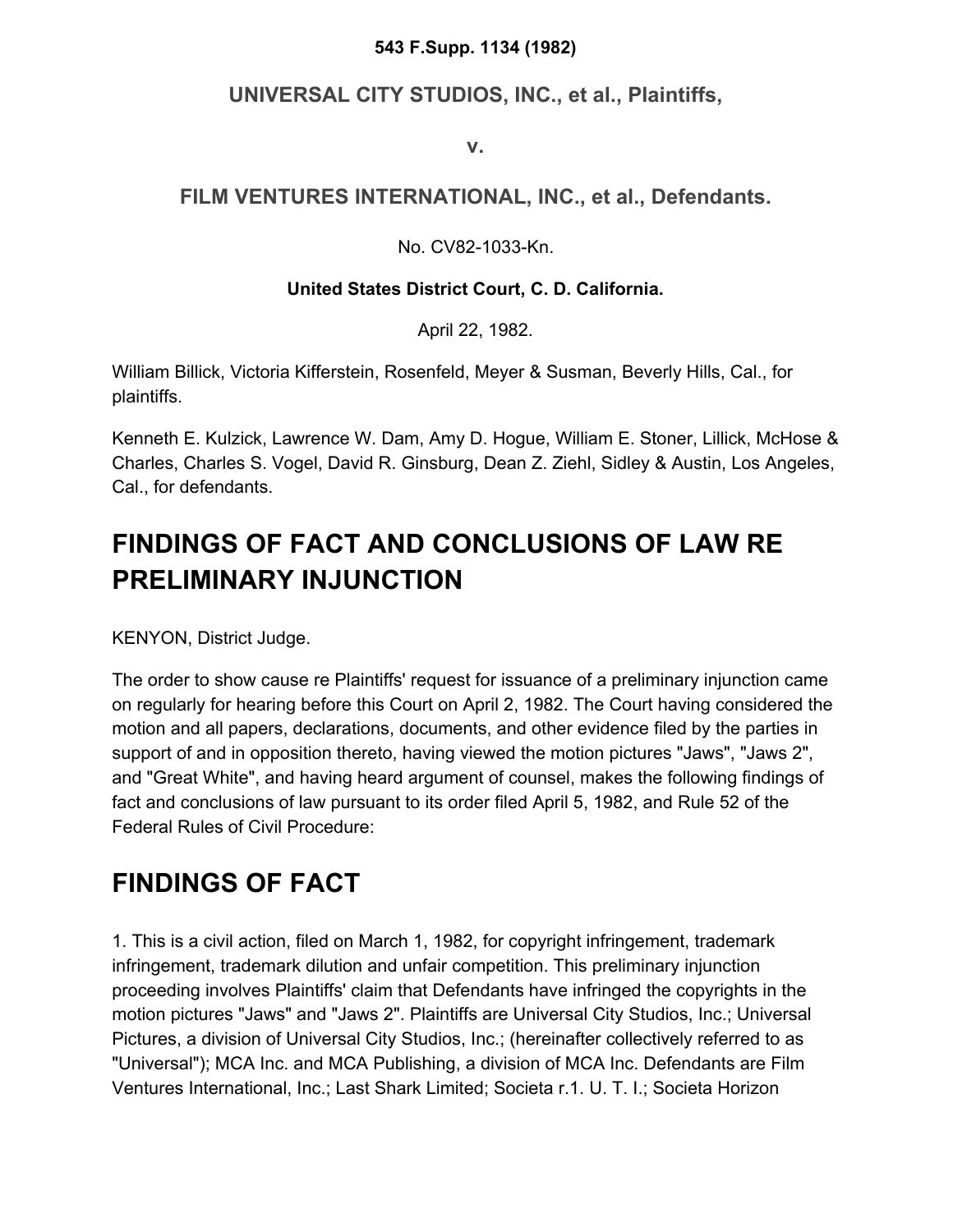Productions; and V. I. P. International, s.r.l. Only Defendants Film Ventures International, Inc. and Last Shark Limited have appeared so far in this action.

2. Universal and MCA are Delaware corporations and have their principal place of business at 100 Universal City Plaza, Universal City, California. Universal is a subsidiary of MCA. Universal, among other things, has been engaged for many years in the business of producing and distributing motion pictures.

3. Defendant Film Ventures International, Inc. ("Film Ventures") is a Georgia corporation which does business in Los Angeles, California, and is engaged in the business of distributing motion pictures.

4. Defendant Last Shark Limited is a California limited partnership. Film Ventures is the general partner of Last Shark Limited.

5. Defendants Societa r.l. U. T. I. ("UTI"), Societa Horizon Productions ("Horizon") and V. I. P. International, s.r.l. ("VIP") are corporations with a place of business in Italy.

6. Prior to January, 1974, Peter Benchley ("Benchley") created and wrote a book entitled "Jaws", which is a fictional story about a great white shark that terrorizes the inhabitants of a coastal town on the Atlantic seaboard. Benchley has secured the exclusive rights and privileges in and to the copyright of the book "Jaws" and has received from the Register of Copyrights a Certificate of Registration identified as No. A-497539. Benchley subsequently assigned to Universal and The Zanuck/Brown Company all motion picture and allied rights in the book "Jaws".

7. Universal is the owner of the copyright in a motion picture entitled "Jaws". Prior to June 20, 1975, Universal produced the motion picture "Jaws" based on the book "Jaws" written by Benchley. Universal has received from the Register of Copyrights a Certificate of Registration identified as No. LP-4455.

8. Since approximately June 20, 1975, Universal has exhibited the motion picture "Jaws" throughout the United States and the world to millions of members of the public. Defendants have had access to Benchley's book "Jaws" and Universal's motion picture "Jaws".

9. Defendants UTI and Horizon produced on or about 1980 a motion picture about a great white shark that terrorizes the inhabitants of a coastal town on the Atlantic seaboard. UTI and Horizon promoted that motion picture in the United States, and it has been distributed in some foreign countries, using the title "The Last Jaws". That motion picture has been distributed in the United States using the title "Great White" and will be referred to hereinafter as "Great White". Defendants had no permission or consent from Universal or Benchley to produce or distribute "Great White".

10. Prior to October 15, 1981, defendant VIP possessed all theatrical and non-theatrical distribution rights for "Great White" for the United States and Canada (English speaking). Pursuant to an agreement dated October 15, 1981, Last Shark Limited acquired all of those rights from VIP. Last Shark Limited subsequently assigned to Film Ventures all theatrical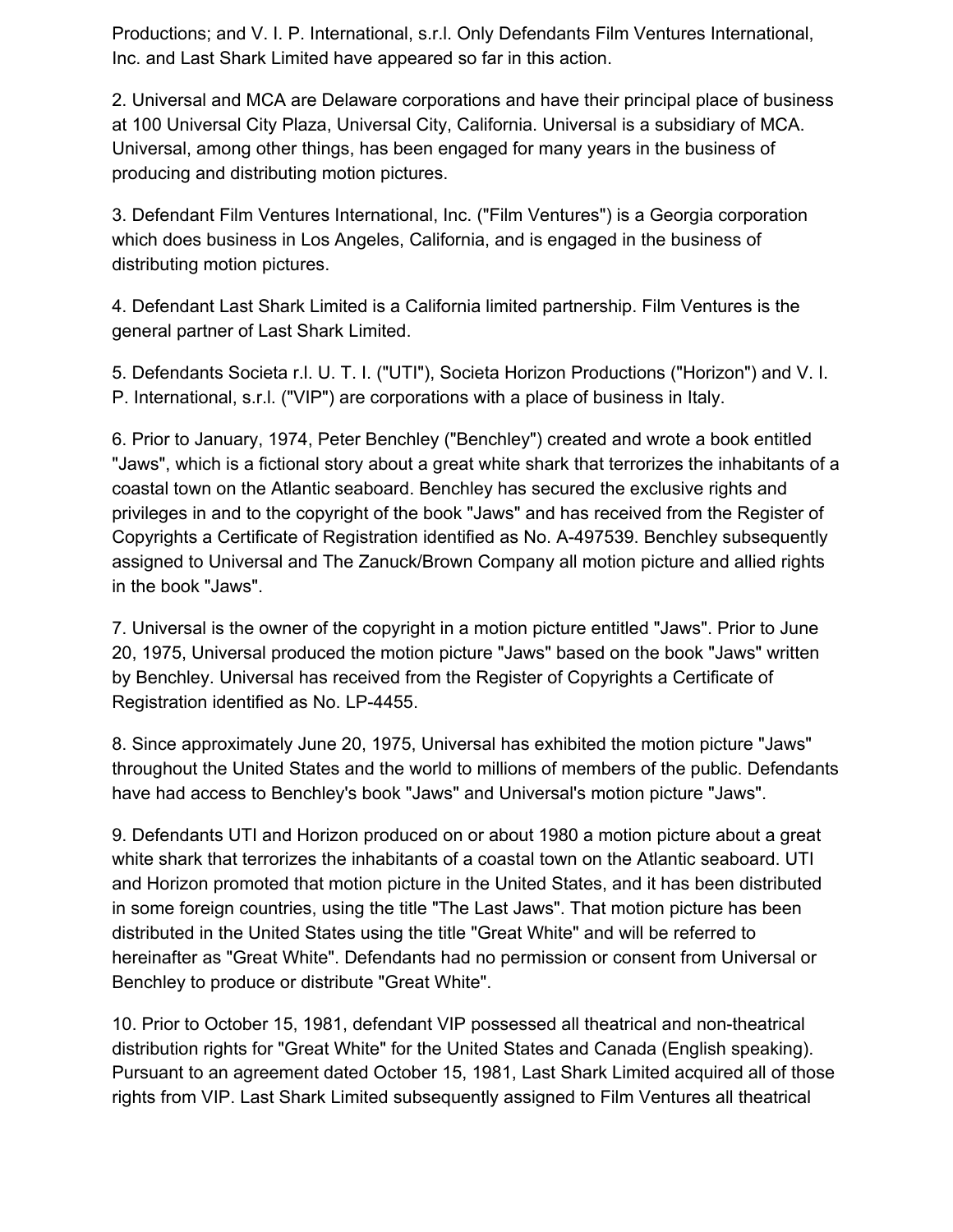and non-theatrical distribution rights for "Great White" for the United States and Canada (English speaking).

11. The general idea of the motion picture "Jaws" and "Great White" is the same, i.e., the motion picture depiction of a terror fish attacking a coastal town on the Atlantic seaboard. For the purposes of this motion for a preliminary injunction, Defendants have stipulated that the general idea of both "Jaws" and "Great White" is the same, and, thus, the first prong of the bifurcated substantial similarity test set forth in *Sid & Marty Krofft Television Productions, Inc. v. McDonald's Corp., et al.,* 562 F.2d 1157, 1164 (9th Cir. 1977) has been satisfied.

12. The expression of the general idea in "Great White" and the motion picture "Jaws" is substantially similar under the intrinsic "ordinary observer" test of *Krofft,* 562 F.2d at 1164. For example, and without limitation, the basic story points, the major characters, the sequence of incident, and the development and interplay of the major characters and story points of "Great White" are substantially similar to these elements in "Jaws".

13. Substantial similarity of the basic story points is found in the following comparisons:

a. The local politician, a gubernatorial candidate in "Great White" and the mayor in "Jaws", both of whom play down the news of the shark in the interest of local tourism.

b. In "Great White" the action revolves primarily around a salty, English-accented skipper and a local shark expert who go out in a boat to hunt the shark; in "Jaws" the action similarly revolves primarily around a salty English-accented skipper, a shark expert, and the local police chief who go out in a boat to hunt the shark.

c. In the finale of "Great White" the skipper is eaten by the shark, and then the shark expert kills the shark by detonating dynamite which the shark has swallowed. In the finale of "Jaws" the skipper is eaten by the shark, and then the police chief kills the shark by exploding a canister of compressed air which the shark has swallowed.

14. Furthermore, all the major characters in "Great White" have substantially similar counterparts in "Jaws":

a. The shark in both films becomes a principal character in its own right. The two sharks are maniacal and demonic, attacking people and boats for reasons beyond satisfying hunger. In addition, when hunted, both sharks attack the hunters rather than flee. The presence of the sharks in the waters of the coastal resorts in each film is unusual.

b. The salty skippers, both of whom have heavy English-type accents and are experienced shark hunters, are substantially similar. The skipper in the two works accompanies the expedition in search of the shark and is killed in the finale.

c. The politicians in both films are also substantially similar; they are concerned about the effect that the news would have on tourism. Specifically, in "Great White" the gubernatorial candidate is concerned about the windsurfing regatta and his political campaign; in "Jaws"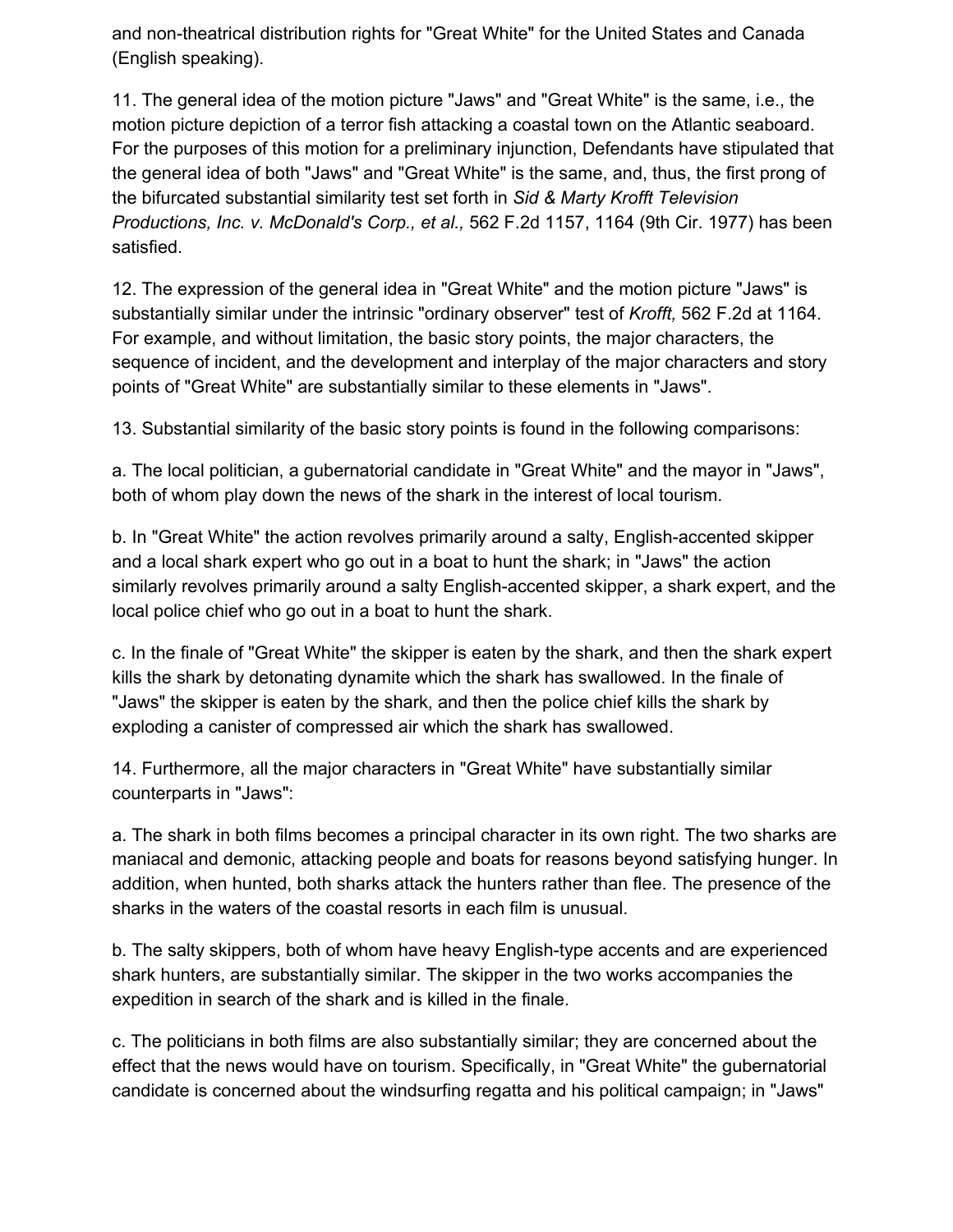the mayor is concerned about the Fourth of July weekend. Moreover, in "Great White", after the shark expert's child is injured by the shark, the politician apologizes to the father in the hospital and as an act of contrition personally hunts for the shark. In "Jaws" after the police chief's child has gone into a state of shock because of the shark, the politician apologizes to the father in the hospital and as an act of contrition signs a contract hiring the salty skipper to hunt the shark.

d. Finally, the local shark expert in "Great White", Peter Benton (James Franciscus) is a combination of two characters in "Jaws": the shark expert (Richard Dreyfuss) and the local police chief (Roy Scheider). As the shark expert in "Jaws", Richard Dreyfuss tries to warn the town of the dangers of the shark; in "Great White", the shark expert does the same thing. In "Jaws", the local police chief has a blond wife and a child injured by the shark; in "Great White", James Franciscus has a blond wife and a child injured by the shark.

15. There is also substantial similarity between the development and interplay of the major characters and story points. The following non-inclusive list of comparisons of major incidents and the sequence of action indicates substantial similarity in the expression of the ideas of the two works at issue:

a. The opening scene in both films depicts teenagers playing on the beach. In "Great White" there are many underwater shots of a windsurfer, repeated musical bass tones to indicate the approach of the shark and to build tension, and the windsurfer becomes the first victim of the shark. In "Jaws" there are many underwater shots of a swimmer, repeated bass tones to indicate the approach of the shark and to build tension, and the swimmer becomes the first victim.

b. In "Great White" the action then shifts to the shark expert and his wife at home. After their daughter returns home, the expert goes out to search for the missing windsurfer and finds part of the surfboard. He examines the surfboard and determines that a shark is responsible. In "Jaws" the police chief and his wife are at home. After their son returns home, the police chief receives a phone call which informs him that the swimmer is missing. The police chief finds part of the swimmer's body (which was initially discovered by his assistant) and concludes that a shark is responsible.

c. In "Great White" there is a boat scene in which, to the accompaniment of bass tones, the shark approaches the boat, bumps it, and causes a girl to fall into the water. The girl is rescued before the shark attacks. In "Jaws" there is a similar boat scene in which, again to the sound of bass tones, the shark approaches the boat, bumps it, and causes a boy to fall into the water. The boy is also rescued before the shark attacks.

d. In "Great White" the empty boat of a local fisherman is found floating in the water. After examining the arm of the fisherman discovered in the hull, the expert tries to warn the politician about the dangers of the shark. In "Jaws" the police chief and the scientist find the empty boat of a local fisherman floating in the water. After examining the body of the dead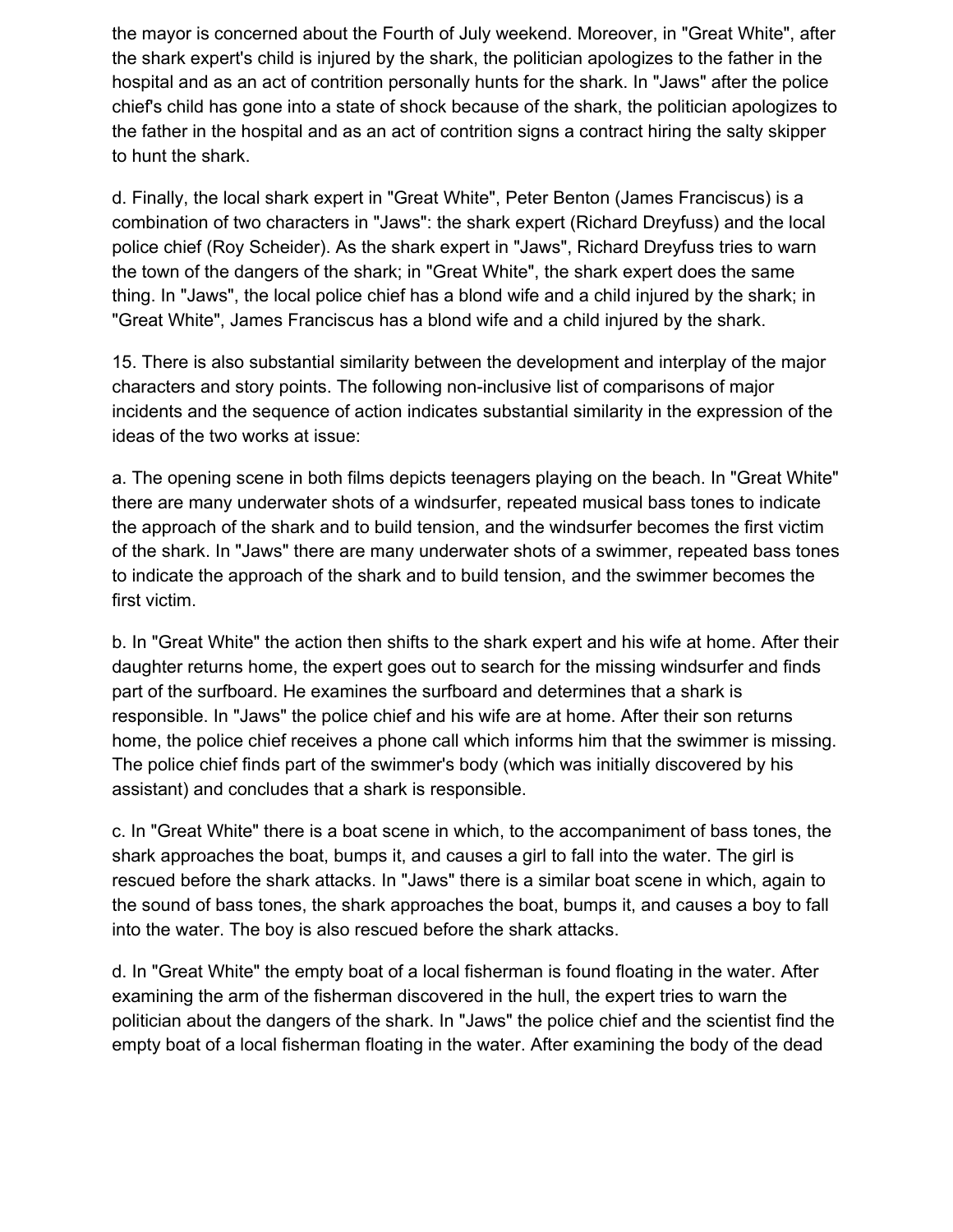fisherman and a shark's tooth found in the hull, the two men try to warn the politician about the dangers of the shark.

e. The scare technique of a false alarm is present in both films. In "Great White" a broken surfboard, which looks like the fin of a shark, floats through the water. In "Jaws" a bathing cap, which looks like the head of a shark, floats through the water.

f. Both politicians agree to take security measures. In "Great White" several boats with armed spotters are placed around the bay and underwater netting is installed. The gubernatorial candidate refuses to cancel the windsurfing regatta. In "Jaws" several boats with armed spotters are placed around the harbor. The Fourth of July festivities are not cancelled by the mayor.

g. In both works, the shark attacks a dinghy. The dinghy is capsized, and the shark's consumption of the occupant is shown.

h. In "Great White" a local newsman and his cameraman, in order to obtain publicity, decide to lower raw meat off the pier as shark bait. The shark grabs the bait, breaking off part of the pier. People fall off the pier; some manage to reach shore as the shark attacks. In "Jaws" two bounty-hunters, seeking the monetary award, decide to lower raw meat off the pier as shark bait. The shark grabs the bait and breaks off part of the pier. One of the men falls off the pier and into the water, but manages to swim back to shore before the shark attacks.

i. The apologies and acts of contrition by the politicians in both films, which have already been described, also indicate substantial similarity in the major incidents and sequence of events in the two works.

j. The final scene in both movies involving the swallowing of the skipper and the explosion of the shark (described more fully above) is also evidence of similarity of the expression of the idea through major incidents and sequence of events.

16. There is significant likelihood that a jury, applying the intrinsic ordinary observer test, would find the protectable expression of ideas in the motion picture "Jaws" and "Great White" substantially similar.

17. There is a probability and a likelihood that Universal will succeed at trial on the merits of its copyright infringement claim regarding "Great White" and the motion picture "Jaws".

18. Pursuant to licenses from Film Ventures, approximately 300 theaters in the United States began exhibiting "Great White" on March 5, 1982. "Great White" currently is in exhibition throughout the United States.

19. In the time period between the denial of the temporary restraining order on March 5, 1982, and the April 5, 1982 order granting the preliminary injunction, Defendants entered additional licensing agreements with exhibitors to play "Great White".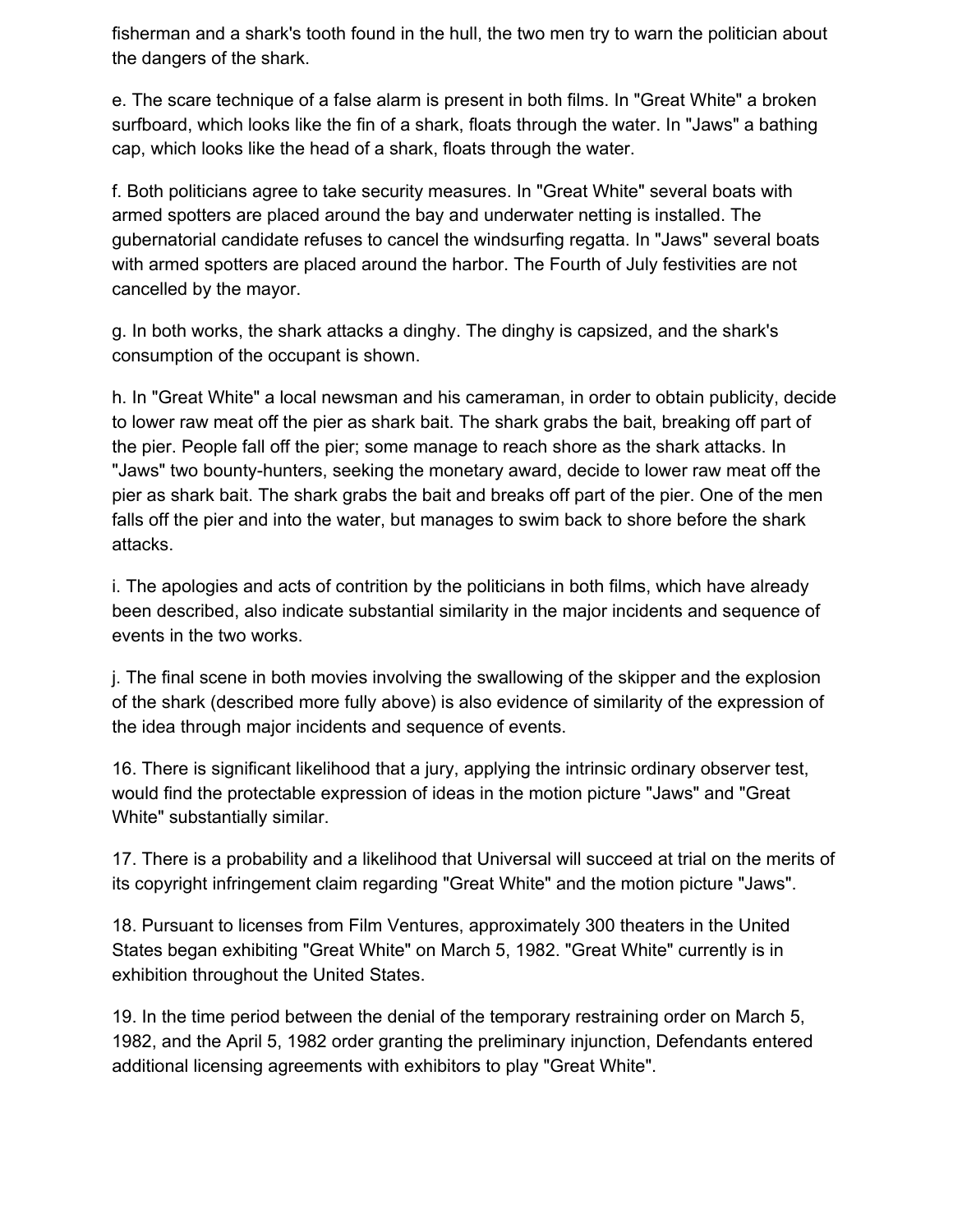20. In addition to producing the motion picture "Jaws", Universal produced and distributed in 1978 a sequel to "Jaws" entitled "Jaws 2". Universal also intends to release a wholly new motion picture entitled "Jaws 3" during the summer of 1983.

21. Universal has entered into licenses of the commercial and pay television rights to "Jaws" and "Jaws 2".

22. The properties "Jaws" and "Jaws 2" have great value. Universal has derived substantial revenue in the past from these properties, is continuing to receive substantial revenues now, and expects to continue receiving substantial revenues in the future from these properties.

23. Defendants have moved for reconsideration and/or clarification of the April 5, 1982 order granting the preliminary injunction. The hearing was held on April 20, 1982. The Court's ruling denying this motion shall be issued at the same time as these findings of fact and conclusions of law.

## **CONCLUSIONS OF LAW**

The Court has jurisdiction over the subject matter of this civil action pursuant to Section 1121 of Title 15 and Section 1338 of Title 28 of the United States Code. Defendants Film Ventures International and The Last Shark Limited are before the Court, and the Court has personal jurisdiction over these two Defendants.

2. The standard for granting a preliminary injunction in an action for copyright is well-settled in the Ninth Circuit. In order to prevail, the plaintiff must demonstrate: (1) irreparable injury; and (2) likelihood of success on the merits. *Walt Disney Productions v. Air Pirates,* 345 F.Supp. 108, 110 (N.D.Cal.1972), *aff'd* 581 F.2d 751 (9th Cir. 1978), *cert. denied,* 439 U.S. 1132, 99 S.Ct. 1054, 59 L.Ed.2d 94 (1979).

3. With respect to the first requirement of irreparable injury, notwithstanding Defendants' contention to the contrary, it is also well-settled that upon a showing of a prima facie case of copyright infringement, irreparable injury will be presumed, and a preliminary injunction will issue. *Warner Bros., Inc. v. American Broadcasting Companies,* 523 F.Supp. 611, 615 (S.D.N.Y.1981); *Thought Factory, Inc. v. Idea Factory, Inc.,* 203 U.S.P.Q. 331, 335 (C.D.Cal.1978); *Air Pirates,* 345 F.Supp. at 110. Moreover, notwithstanding the presumption of irreparable injury, Plaintiffs have established that they would suffer irreparable injury for which monetary relief would be inadequate: the commercial exploitation of "Jaws" and "Jaws 2" through theatrical rerelease, television, and video cassettes will be diminished as will the potential economic value of "Jaws 3". Supplemental Declaration of John G. Nuanes, dated March 3, 1982.

4. Turning to the likelihood of Plaintiffs' success on the merits, this court's analysis is governed by the leading Ninth Circuit case on copyright infringement, *Sid & Marty Krofft Television Productions, Inc. v. McDonald's Corp.,* 562 F.2d 1157 (9th Cir. 1977). To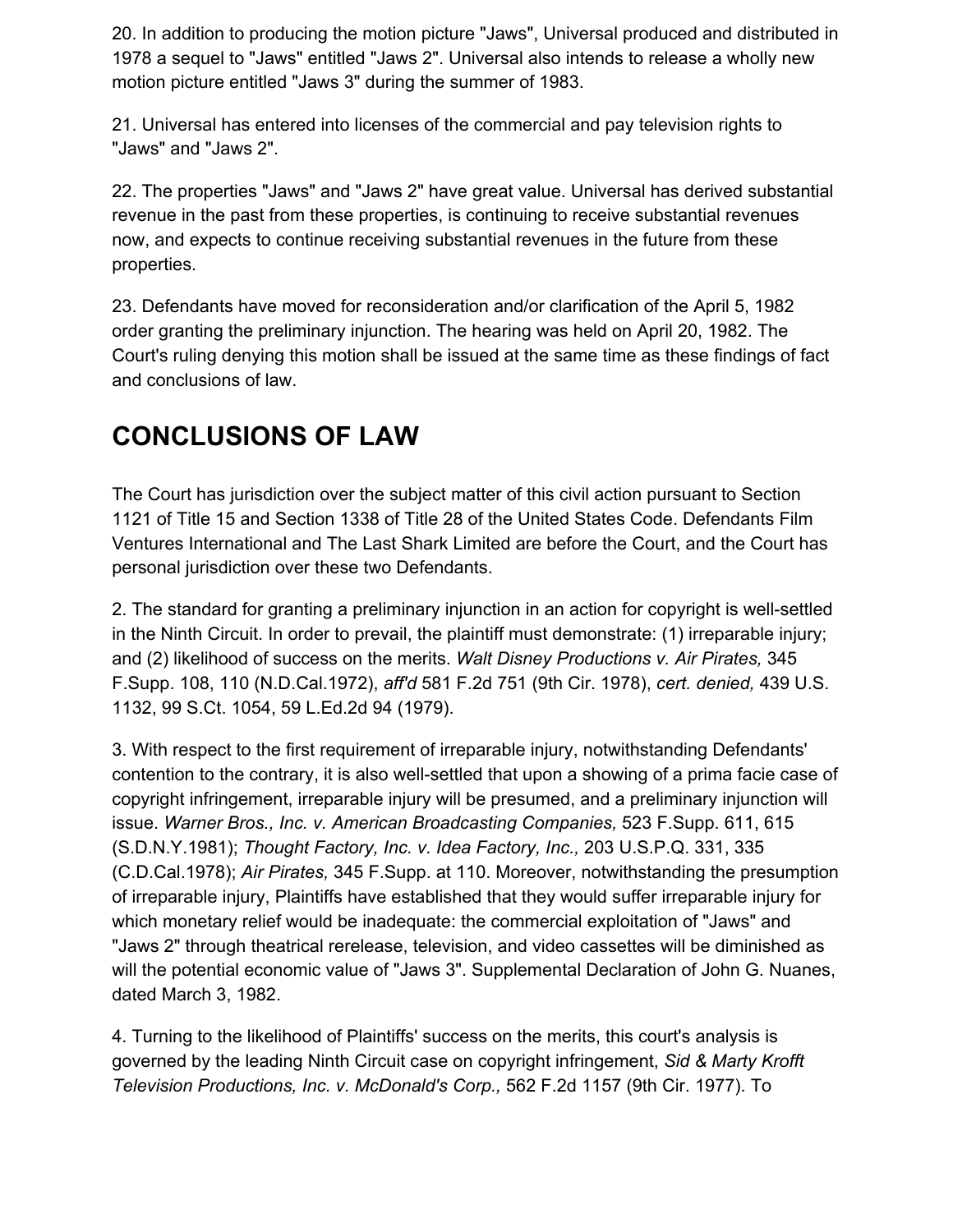establish infringement, the plaintiff must prove both ownership of the copyright and "copying" by the defendant. "Copying", in turn, is composed of two parts: (1) circumstantial evidence of the defendant's access to the copyrighted work; and (2) substantial similarity between the copyrighted work and the defendant's work. *Id.* at 1162. In the present case, it should be noted that there is no issue with respect to either Plaintiffs' ownership or Defendants' access. Thus, the only question which must be resolved is whether there is substantial similarity between Plaintiffs' copyrighted work and Defendants' movie, "Great White", or, more specifically, whether there is a likelihood that Plaintiffs will succeed on the merits at trial on the issue of substantial similarity.

5. The *Krofft* court established yet another two-part test to determine whether there is substantial similarity between the plaintiff's and the defendant's works. The first inquiry is whether there is substantial similarity between the general ideas of the two works. If the first step is satisfied, then the second inquiry is whether there is substantial similarity between the expressions of the ideas as well. *Id.* at 1164.

6. Before addressing the question of substantial similarity, the Court observes that, for the purposes of its analysis, it has considered only the relationship between Plaintiffs' copyrighted work, "Jaws", and Defendants' work, "Great White". In reaching its decision, it has not relied upon a comparison between "Jaws 2" and "Great White" or between Defendants' work and "Jaws" and "Jaws 2" in conjunction.

7. Pursuant to the bifurcated test for substantial similarity set forth in *Krofft,* the first inquiry regarding the general ideas contained in the two works is to be resolved by an "extrinsic test". "It is extrinsic because it depends not on the responses of the trier of fact, but on specific criteria which can be listed and analyzed." These criteria include "the type of artwork involved, the materials used, the subject matter, and the setting for the subject." Moreover, "analytic dissection and expert testimony are appropriate" when the extrinsic test is employed. *Id.* at 1164. On the other hand, the second inquiry concerning the expression of the general ideas is to be determined pursuant to an intrinsic test, one which depends on the response of the ordinary reasonable person. "It is intrinsic because it does not depend on the type of external criteria and analysis which marks the extrinsic test." *Id.* And, because it is intrinsic rather than extrinsic, analytic dissection and expert testimony are not appropriate. *Id.*

8. Although the Ninth Circuit has indicated the tests which are to be employed when the question of substantial similarity is presented, these tests are predicated upon the initial determination of what is a general idea and what is the expression of such an idea. This determination, however, is not always easily made, especially when complex works such as motion pictures are at issue. *Twentieth Century-Fox v. MCA,* 6 Med.L.Rptr. 2016, 2018 (C.D.Cal.1980).

9. At the hearing on April 2, 1982, the parties stipulated that the general idea of both "Jaws" and "Great White", for the purposes of the substantial similarity test, is the same. The Court concurs with this stipulation and adopts the agreed to general idea, a terror fish attacking a coastal town on the Atlantic seaboard, for the purposes of its analysis. Therefore, it is the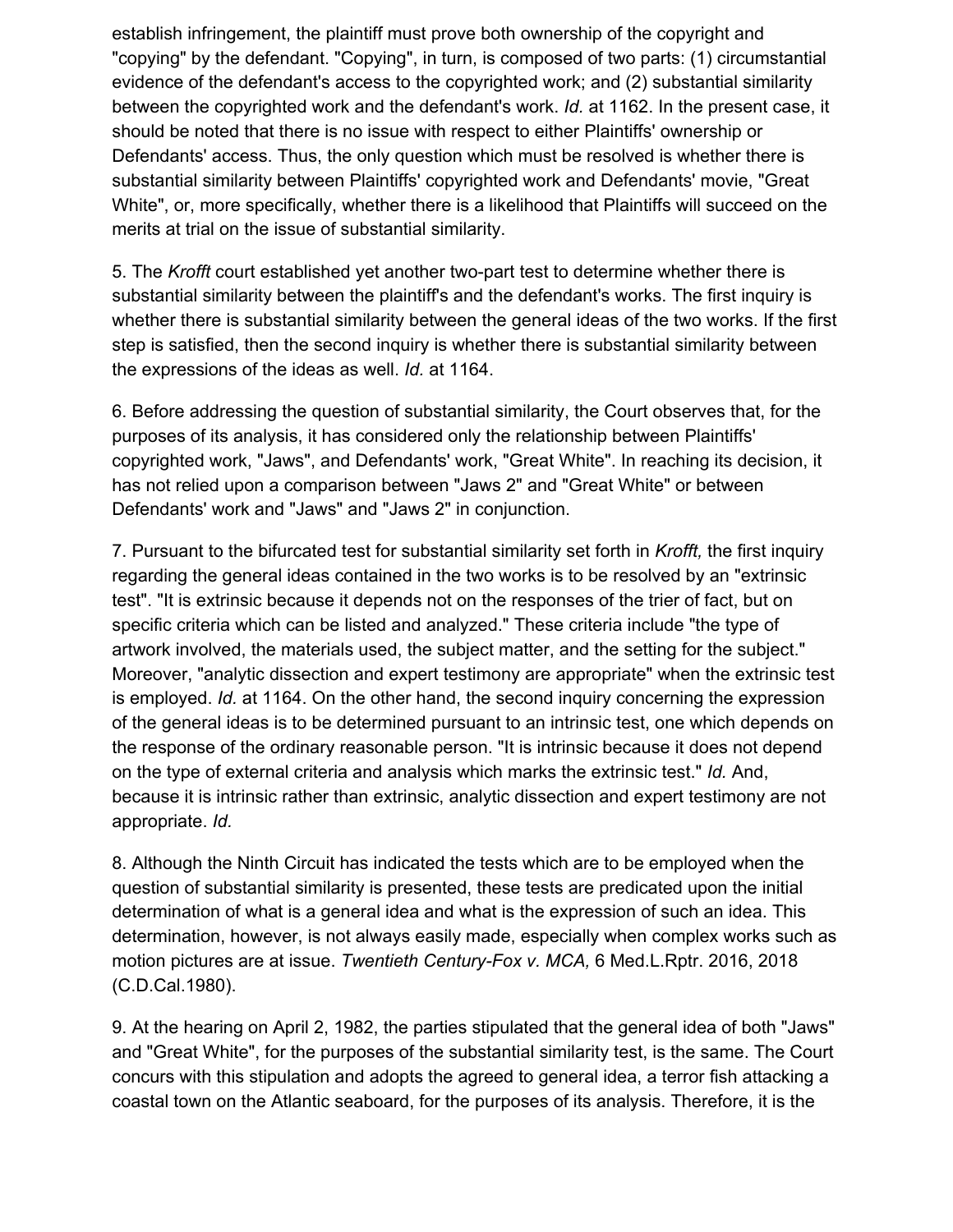second inquiry of the substantial similarity test, the expression of the general idea, which remains at issue.

10. As noted above, the question of substantial similarity of expression of the general idea is to be resolved pursuant to an intrinsic test. The Court recognizes that "the intrinsic test for expression is uniquely suited for determination by the trier of fact," *Krofft,* 562 F.2d at 1166, and that a jury is the ultimate trier of fact in the present case. Nonetheless, it is proper for the Court at this juncture to consider the question of similarity of expression. At this hearing the question before the Court is whether it is likely that Plaintiffs will prevail on the merits or, in other words, persuade the jury that there is substantial similarity of expression and that, therefore, Defendants have infringed their work.

11. Plaintiffs contend that there is sufficient similarity of expression to mandate a finding of infringement because there is substantial similarity between the basic story points, the major characters, the sequence of incident, and the development and interplay of the major characters and story points of their copyrighted works, "Jaws" and "Jaws 2", and "Great White". Plaintiffs' Reply Memorandum of Points and Authorities in Support of Its Motion for a Preliminary Injunction, filed March 26, 1982, pp. 14-24. On the other hand, Defendants argue that neither the basic idea nor the scenes a faire present in Plaintiffs' motion pictures is protected and that upon elimination of these elements from "Jaws" and "Jaws 2", "virtually no similarity remains" with respect to "Great White". Defendants' Points and Authorities to Show Cause Why a Preliminary Injunction Should Not Issue, filed March 19, 1982, p. 12. In essence, most, if not all, of that which Plaintiffs present as evidence of substantial similarity of expression in support of their contention of copying, Defendants characterize as unprotected elements which do not constitute expression of ideas and are not even subject to review for infringement.

12. The Court rejects Defendants' overly expansive view of that which falls within the unprotected sphere of general ideas and scenes a faire and, instead, adopts Plaintiffs' characterization of that which constitutes the expression of ideas. Pursuant to this framing of the idea/expression dichotomy, a preliminary injunction should issue because there is a significant likelihood that a jury, applying the intrinsic ordinary observer test, would find the expression of ideas in "Jaws" and "Great White" substantially similar. That is the Court's opinion after viewing the films at issue; "Jaws 2" was also shown to the Court, but it plays no role in this analysis. The similarity in the basic story lines, the major characters, the sequence of events, and the interplay and development of the characters and the plot is substantial. These similarities are set forth more fully in Findings of Fact Numbers 12-15. And while the two films are not identical, "(d)uplication or near identity is not necessary to establish infringement. (Citations omitted.)" *Krofft,* 562 F.2d at 1167. To put it simply, Defendants have captured the "total concept and feel" of Plaintiffs' motion picture, "Jaws". *Id.*

13. In addition to the similarities of expressions discussed above, the Court notes that Defendants' work, "Great White", was originally titled "The Last Jaws" and was to be released in the United States so named. It has also observed that a major character in